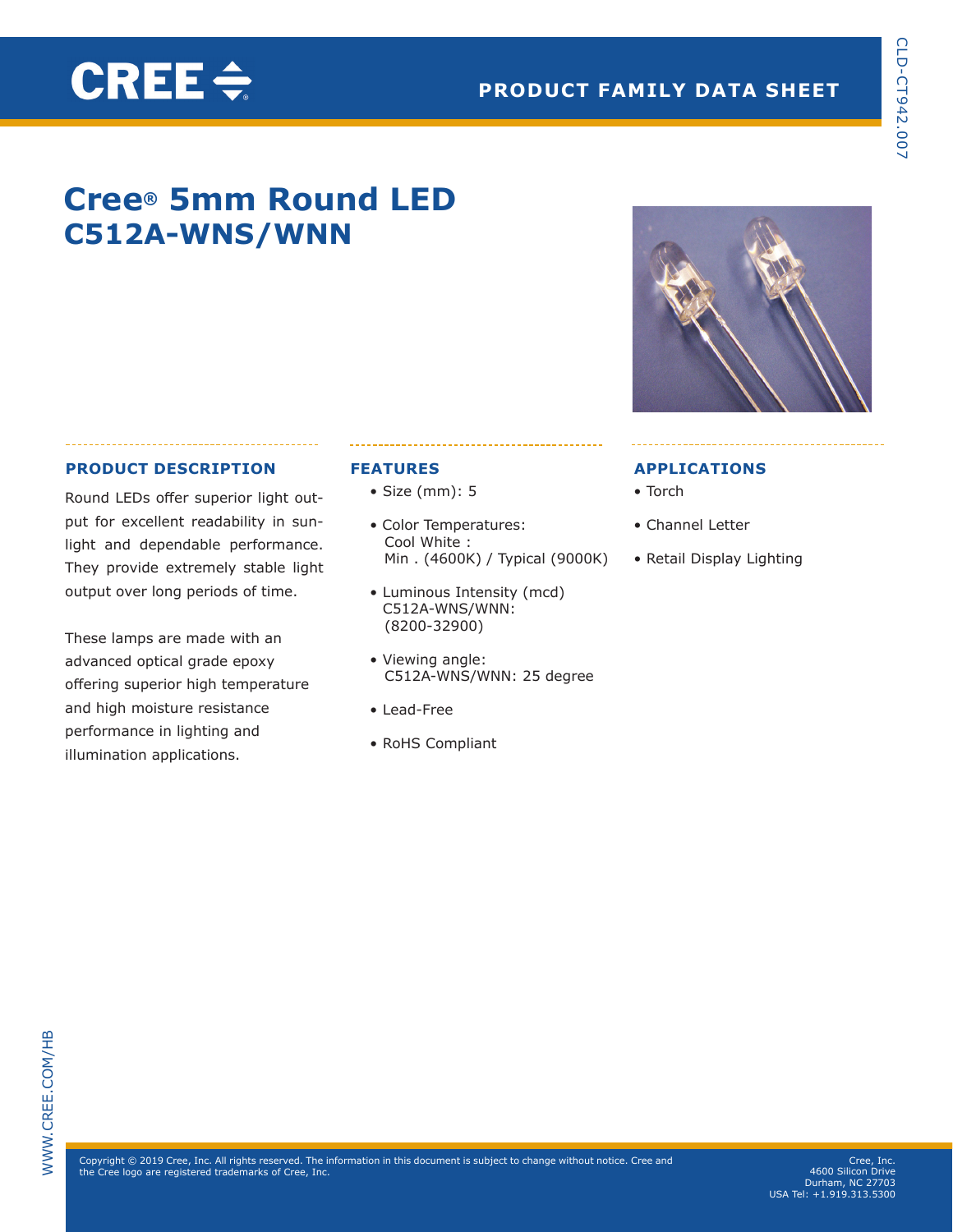#### **ABSOLUTE MAXIMUM RATINGS (** $T_A = 25^{\circ}C$ **)**

| <b>Items</b>               | Symbol                      | <b>Absolute Maximum Rating</b> | <b>Unit</b>                            |  |
|----------------------------|-----------------------------|--------------------------------|----------------------------------------|--|
| <b>Forward Current</b>     |                             | 25                             | m <sub>A</sub>                         |  |
| Peak Forward Current Note  | $L_{FP}$                    | 100                            | m <sub>A</sub>                         |  |
| Reverse Voltage            | $V_{R}$                     |                                | $\vee$                                 |  |
| Power Dissipation          | $P_{D}$                     | 100                            | mW                                     |  |
| Operation Temperature      | $T_{\rm opr}$               | $-40 \sim +95$                 | $^{\circ}$ C                           |  |
| Storage Temperature        | $T_{\text{stg}}$            | $-40 \sim +100$                | $^{\circ}$                             |  |
| Lead Soldering Temperature | $\mathsf{T}_{\mathsf{sol}}$ | Max. 260°C for 3 sec. max.     | (3 mm from the base of the epoxy bulb) |  |

**Note:** Pulse width ≤0.1 msec, duty ≤1/10.

#### **TYPICAL ELECTRICAL & OPTICAL CHARACTERISTICS (T<sub>A</sub> = 25°C)**

| <b>Characteristics</b> | <b>Color</b> | <b>Symbol</b>             | <b>Condition</b>              | <b>Unit</b> | <b>Minimum</b> | <b>Typical</b> | <b>Maximum</b> |
|------------------------|--------------|---------------------------|-------------------------------|-------------|----------------|----------------|----------------|
| Forward Voltage        | WNS/WNN      | $V_{\rm c}$               | $I_c = 20$ mA                 | V           |                | 3.2            | 4.0            |
| <b>Reverse Current</b> | WNS/WNN      | $\mathbf{I}_{R}$          | $V_p = 5 V$                   | $\mu$ A     |                |                | 100            |
| Luminous Intensity     | WNS/WNN      | $\mathbf{L}_{\mathsf{V}}$ | $I_c = 20$ mA                 | mcd         | 8200           | 18000          |                |
| Chromaticity           | WNS/WNN      | $\mathsf{x}$              | $I_r = 20$ mA                 |             |                | 0.2877         |                |
| Coordinates            |              | $\vee$                    | $I_c = 20$ mA                 |             |                | 0.2831         |                |
| 50% Power Angle        | WNS/WNN      | $2\theta\frac{1}{2}$      | $I_{\rm c} = 20 \, \text{mA}$ | deg         |                | 25             |                |

**Note:** Continuous reverse voltage can cause LED damage.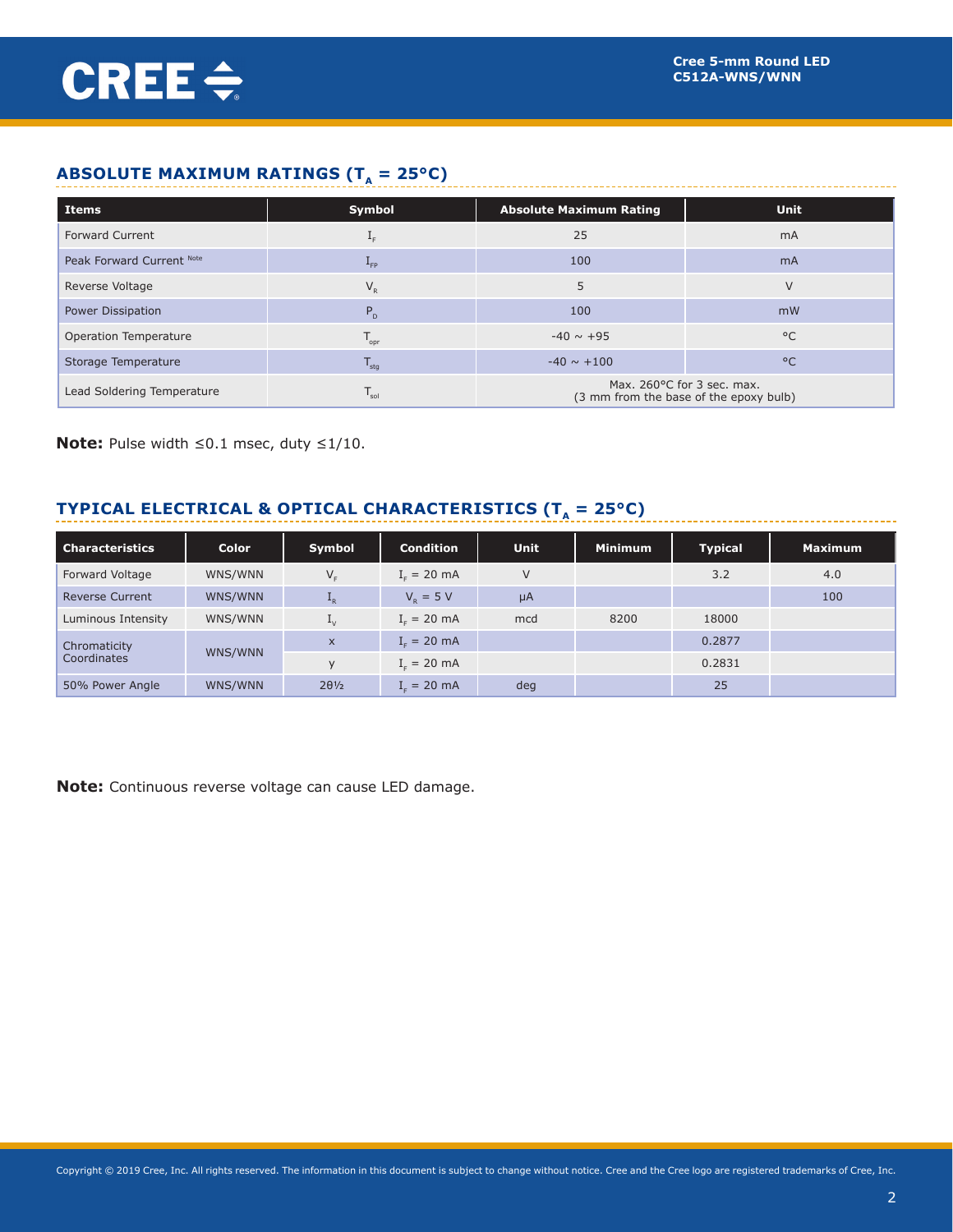#### **INTENSITY BIN LIMIT (** $I<sub>F</sub> = 20$  **mA)**

#### Cool White(C512A-WNS/WNN)

| <b>Bin Code</b> | Min.(mcd) | Max.(mcd) |
|-----------------|-----------|-----------|
| 70              | 8200      | 12000     |
| A <sub>0</sub>  | 12000     | 16800     |
| B <sub>0</sub>  | 16800     | 23500     |
|                 | 23500     | 32900     |

**•** Tolerance of measurement of luminous intensity is ±15%

#### **VF BIN LIMIT (I<sub>F</sub> = 20 mA)**

#### Cool White(C512A-WNS/WNN)

| <b>Bin Code</b> | Min.(V) | Max.(V) |
|-----------------|---------|---------|
| 27              | 2.8     | 3.0     |
| 28              | 3.0     | 3.2     |
| 29              | 3.2     | 3.4     |
| 2a              | 3.4     | 3.6     |
| 2 <sub>b</sub>  | 3.6     | 3.8     |
| 2c              | 3.8     | 4.0     |

**•** Tolerance of measurement of VF is ±0.05V.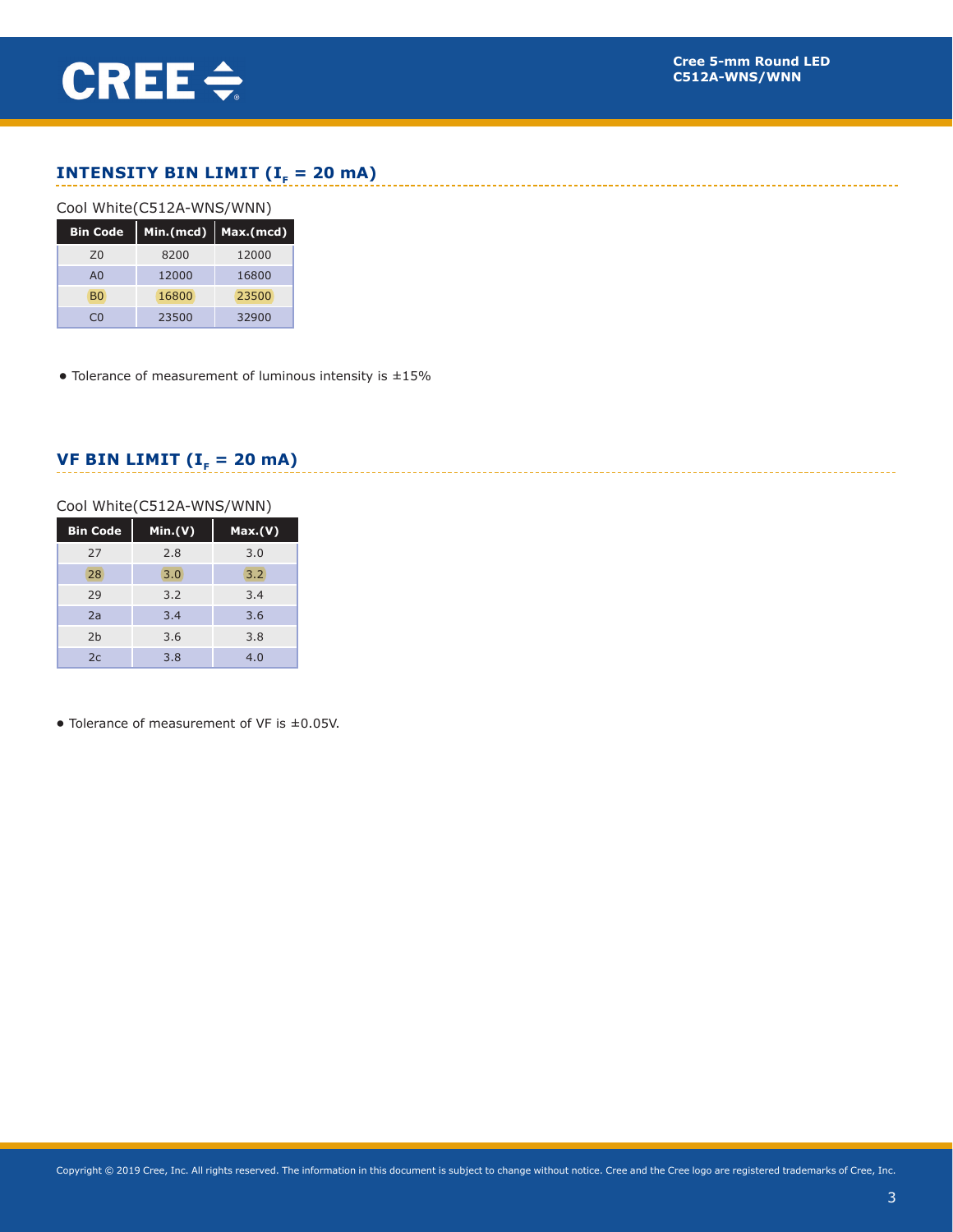## CREE $\div$

#### **COLOR BIN LIMIT (I<sub>F</sub> = 20 mA)**

| <b>Bin</b><br>Code | Sub-<br>bin     | $\pmb{\mathsf{x}}$ | y      | <b>Bin</b><br>Code | Sub-<br>bin     | $\mathbf x$ | y      |  | <b>Bin</b><br>Code | Sub-<br>bin     | $\mathbf x$ | y      |
|--------------------|-----------------|--------------------|--------|--------------------|-----------------|-------------|--------|--|--------------------|-----------------|-------------|--------|
|                    |                 | 0.2449             | 0.2288 |                    |                 | 0.2545      | 0.2480 |  |                    |                 | 0.2640      | 0.2670 |
|                    | Wa1             | 0.2497             | 0.2384 |                    | Wc1             | 0.2593      | 0.2575 |  |                    | We1             | 0.2688      | 0.2765 |
|                    |                 | 0.2543             | 0.2356 |                    |                 | 0.2635      | 0.2534 |  |                    |                 | 0.2726      | 0.2711 |
|                    |                 | 0.2497             | 0.2267 |                    |                 | 0.2589      | 0.2445 |  |                    |                 | 0.2680      | 0.2623 |
|                    |                 | 0.2497             | 0.2267 |                    |                 | 0.2589      | 0.2445 |  |                    |                 | 0.2680      | 0.2623 |
|                    | Wa2             | 0.2543             | 0.2356 |                    | Wc2             | 0.2635      | 0.2534 |  |                    | We <sub>2</sub> | 0.2726      | 0.2711 |
|                    |                 | 0.2589             | 0.2328 |                    |                 | 0.2677      | 0.2493 |  |                    |                 | 0.2764      | 0.2658 |
|                    |                 | 0.2545             | 0.2245 |                    |                 | 0.2633      | 0.2410 |  |                    |                 | 0.2720      | 0.2575 |
|                    |                 | 0.2497             | 0.2384 |                    |                 | 0.2593      | 0.2575 |  |                    |                 | 0.2688      | 0.2765 |
|                    | Wa3             | 0.2545             | 0.2480 |                    | Wc3             | 0.2640      | 0.2670 |  |                    | We3             | 0.2735      | 0.2860 |
|                    |                 | 0.2589             | 0.2445 |                    |                 | 0.2680      | 0.2623 |  |                    |                 | 0.2772      | 0.2800 |
|                    |                 | 0.2543             | 0.2356 |                    |                 | 0.2635      | 0.2534 |  |                    |                 | 0.2726      | 0.2711 |
|                    |                 | 0.2543             | 0.2356 |                    |                 | 0.2635      | 0.2534 |  |                    |                 | 0.2726      | 0.2711 |
|                    | Wa4             | 0.2589             | 0.2445 |                    | Wc4             | 0.2680      | 0.2623 |  |                    | We4             | 0.2772      | 0.2800 |
|                    |                 | 0.2633             | 0.2410 |                    |                 | 0.2720      | 0.2575 |  | W <sub>2</sub>     |                 | 0.2808      | 0.2740 |
| W1                 |                 | 0.2589             | 0.2328 | W1                 |                 | 0.2677      | 0.2493 |  |                    |                 | 0.2764      | 0.2658 |
|                    |                 | 0.2545             | 0.2245 |                    |                 | 0.2633      | 0.2410 |  |                    | Wf1             | 0.2720      | 0.2575 |
|                    | Wb1             | 0.2589             | 0.2328 |                    | Wd1             | 0.2677      | 0.2493 |  |                    |                 | 0.2764      | 0.2658 |
|                    |                 | 0.2635             | 0.2299 |                    |                 | 0.2718      | 0.2451 |  |                    |                 | 0.2802      | 0.2604 |
|                    |                 | 0.2593             | 0.2223 |                    |                 | 0.2677      | 0.2375 |  |                    |                 | 0.2760      | 0.2528 |
|                    |                 | 0.2593             | 0.2223 |                    |                 | 0.2677      | 0.2375 |  |                    |                 | 0.2760      | 0.2528 |
|                    | Wb <sub>2</sub> | 0.2635             | 0.2299 |                    | Wd <sub>2</sub> | 0.2718      | 0.2451 |  |                    | Wf <sub>2</sub> | 0.2802      | 0.2604 |
|                    |                 | 0.2680             | 0.2270 |                    |                 | 0.2760      | 0.2410 |  |                    |                 | 0.2840      | 0.2550 |
|                    |                 | 0.2640             | 0.2200 |                    |                 | 0.2720      | 0.2340 |  |                    |                 | 0.2800      | 0.2480 |
|                    |                 | 0.2589             | 0.2328 |                    |                 | 0.2677      | 0.2493 |  |                    |                 | 0.2764      | 0.2658 |
|                    | Wb <sub>3</sub> | 0.2633             | 0.2410 |                    | Wd3             | 0.2720      | 0.2575 |  |                    | Wf3             | 0.2808      | 0.2740 |
|                    |                 | 0.2677             | 0.2375 |                    |                 | 0.2760      | 0.2528 |  |                    |                 | 0.2844      | 0.2680 |
|                    |                 | 0.2635             | 0.2299 |                    |                 | 0.2718      | 0.2451 |  |                    |                 | 0.2802      | 0.2604 |
|                    |                 | 0.2635             | 0.2299 |                    |                 | 0.2718      | 0.2451 |  |                    |                 | 0.2802      | 0.2604 |
|                    | Wb4             | 0.2677             | 0.2375 |                    | Wd4             | 0.2760      | 0.2528 |  |                    | Wf4             | 0.2844      | 0.2680 |
|                    |                 | 0.2720             | 0.2340 |                    |                 | 0.2800      | 0.2480 |  |                    |                 | 0.2880      | 0.2620 |
|                    |                 | 0.2680             | 0.2270 |                    |                 | 0.2760      | 0.2410 |  |                    |                 | 0.2840      | 0.2550 |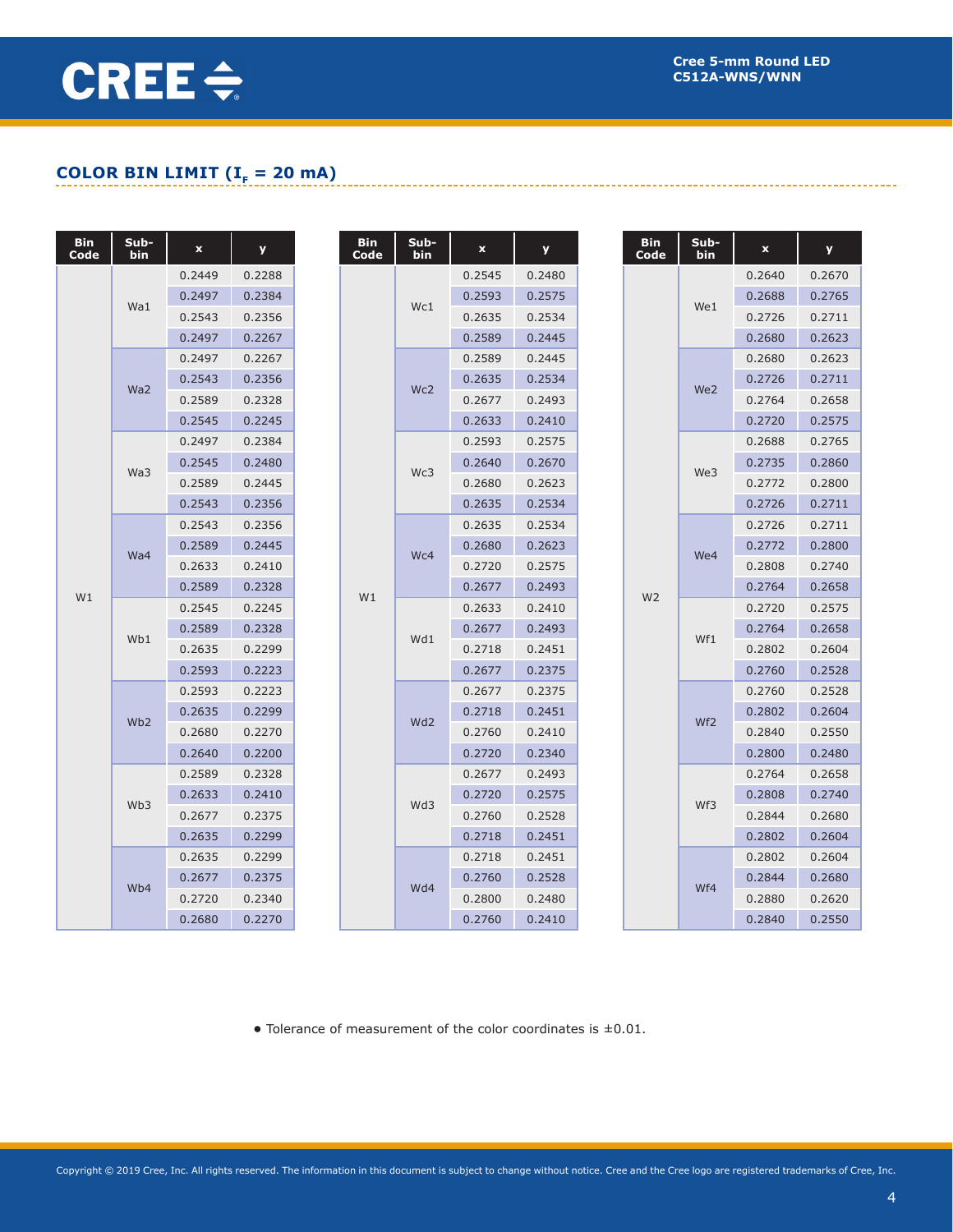### **COLOR BIN LIMIT (** $I<sub>F</sub> = 20$  **mA)**

| Bin<br>Code    | Sub-<br>bin     | $\pmb{\mathsf{x}}$ | y      | <b>Bin</b><br>Code | Sub-<br>bin      | $\boldsymbol{\mathsf{x}}$ | y      |  | <b>Bin</b><br>Code | Sub-<br>bin     | $\boldsymbol{\mathsf{x}}$ | y      |
|----------------|-----------------|--------------------|--------|--------------------|------------------|---------------------------|--------|--|--------------------|-----------------|---------------------------|--------|
|                |                 | 0.2735             | 0.2860 |                    |                  | 0.2830                    | 0.3050 |  |                    |                 | 0.2950                    | 0.3210 |
|                | Wg1             | 0.2783             | 0.2955 |                    | $W_11$           | 0.2890                    | 0.3130 |  |                    | Wm1             | 0.3010                    | 0.3290 |
|                |                 | 0.2817             | 0.2889 |                    |                  | 0.2918                    | 0.3048 |  |                    |                 | 0.3030                    | 0.3190 |
|                |                 | 0.2772             | 0.2800 |                    |                  | 0.2863                    | 0.2978 |  |                    |                 | 0.2974                    | 0.3119 |
|                |                 | 0.2772             | 0.2800 |                    |                  | 0.2863                    | 0.2978 |  |                    |                 | 0.2974                    | 0.3119 |
|                | Wg <sub>2</sub> | 0.2817             | 0.2889 |                    | Wj2              | 0.2918                    | 0.3048 |  |                    | Wm <sub>2</sub> | 0.3030                    | 0.3190 |
|                |                 | 0.2852             | 0.2823 |                    |                  | 0.2947                    | 0.2967 |  |                    |                 | 0.3050                    | 0.3090 |
|                |                 | 0.2808             | 0.2740 |                    |                  | 0.2895                    | 0.2905 |  |                    |                 | 0.2998                    | 0.3028 |
|                |                 | 0.2783             | 0.2955 |                    |                  | 0.2890                    | 0.3130 |  |                    |                 | 0.3010                    | 0.3290 |
|                | Wg3             | 0.2830             | 0.3050 |                    | Wj3              | 0.2950                    | 0.3210 |  |                    | Wm <sub>3</sub> | 0.3070                    | 0.3370 |
|                |                 | 0.2863             | 0.2978 |                    |                  | 0.2974                    | 0.3119 |  |                    |                 | 0.3085                    | 0.3260 |
|                |                 | 0.2817             | 0.2889 |                    |                  | 0.2918                    | 0.3048 |  |                    |                 | 0.3030                    | 0.3190 |
|                |                 | 0.2817             | 0.2889 |                    | W <sub>i</sub> 4 | 0.2918                    | 0.3048 |  |                    |                 | 0.3030                    | 0.3190 |
|                | Wg4             | 0.2863             | 0.2978 |                    |                  | 0.2974                    | 0.3119 |  |                    | Wm4             | 0.3085                    | 0.3260 |
|                |                 | 0.2895             | 0.2905 |                    |                  | 0.2998                    | 0.3028 |  |                    |                 | 0.3100                    | 0.3150 |
| W <sub>2</sub> |                 | 0.2852             | 0.2823 | W <sub>3</sub>     |                  | 0.2947                    | 0.2967 |  | W <sub>3</sub>     |                 | 0.3050                    | 0.3090 |
|                |                 | 0.2808             | 0.2740 |                    |                  | 0.2895                    | 0.2905 |  |                    |                 | 0.2998                    | 0.3028 |
|                | Wh1             | 0.2852             | 0.2823 |                    | Wk1              | 0.2947                    | 0.2967 |  |                    | Wn1             | 0.3050                    | 0.3090 |
|                |                 | 0.2886             | 0.2756 |                    |                  | 0.2975                    | 0.2890 |  |                    |                 | 0.3070                    | 0.3005 |
|                |                 | 0.2844             | 0.2680 |                    |                  | 0.2928                    | 0.2833 |  |                    |                 | 0.3022                    | 0.2946 |
|                |                 | 0.2844             | 0.2680 |                    |                  | 0.2928                    | 0.2833 |  |                    |                 | 0.3022                    | 0.2946 |
|                | Wh <sub>2</sub> | 0.2886             | 0.2756 |                    | Wk2              | 0.2975                    | 0.2890 |  |                    | Wn2             | 0.3070                    | 0.3005 |
|                |                 | 0.2920             | 0.2690 |                    |                  | 0.3003                    | 0.2813 |  |                    |                 | 0.3090                    | 0.2920 |
|                |                 | 0.2880             | 0.2620 |                    |                  | 0.2960                    | 0.2760 |  |                    |                 | 0.3045                    | 0.2865 |
|                |                 | 0.2852             | 0.2823 |                    |                  | 0.2947                    | 0.2967 |  |                    |                 | 0.3050                    | 0.3090 |
|                | Wh <sub>3</sub> | 0.2895             | 0.2905 |                    | Wk3              | 0.2998                    | 0.3028 |  |                    | Wn3             | 0.3100                    | 0.3150 |
|                |                 | 0.2928             | 0.2833 |                    |                  | 0.3022                    | 0.2946 |  |                    |                 | 0.3115                    | 0.3060 |
|                |                 | 0.2886             | 0.2756 |                    |                  | 0.2975                    | 0.2890 |  |                    |                 | 0.3070                    | 0.3005 |
|                |                 | 0.2886             | 0.2756 |                    |                  | 0.2975                    | 0.2890 |  |                    |                 | 0.3070                    | 0.3005 |
|                | Wh4             | 0.2928             | 0.2833 |                    | Wk4              | 0.3022                    | 0.2946 |  |                    | Wn4             | 0.3115                    | 0.3060 |
|                |                 | 0.2960             | 0.2760 |                    |                  | 0.3045                    | 0.2865 |  |                    |                 | 0.3130                    | 0.2970 |
|                |                 | 0.2920             | 0.2690 |                    |                  | 0.3003                    | 0.2813 |  |                    |                 | 0.3090                    | 0.2920 |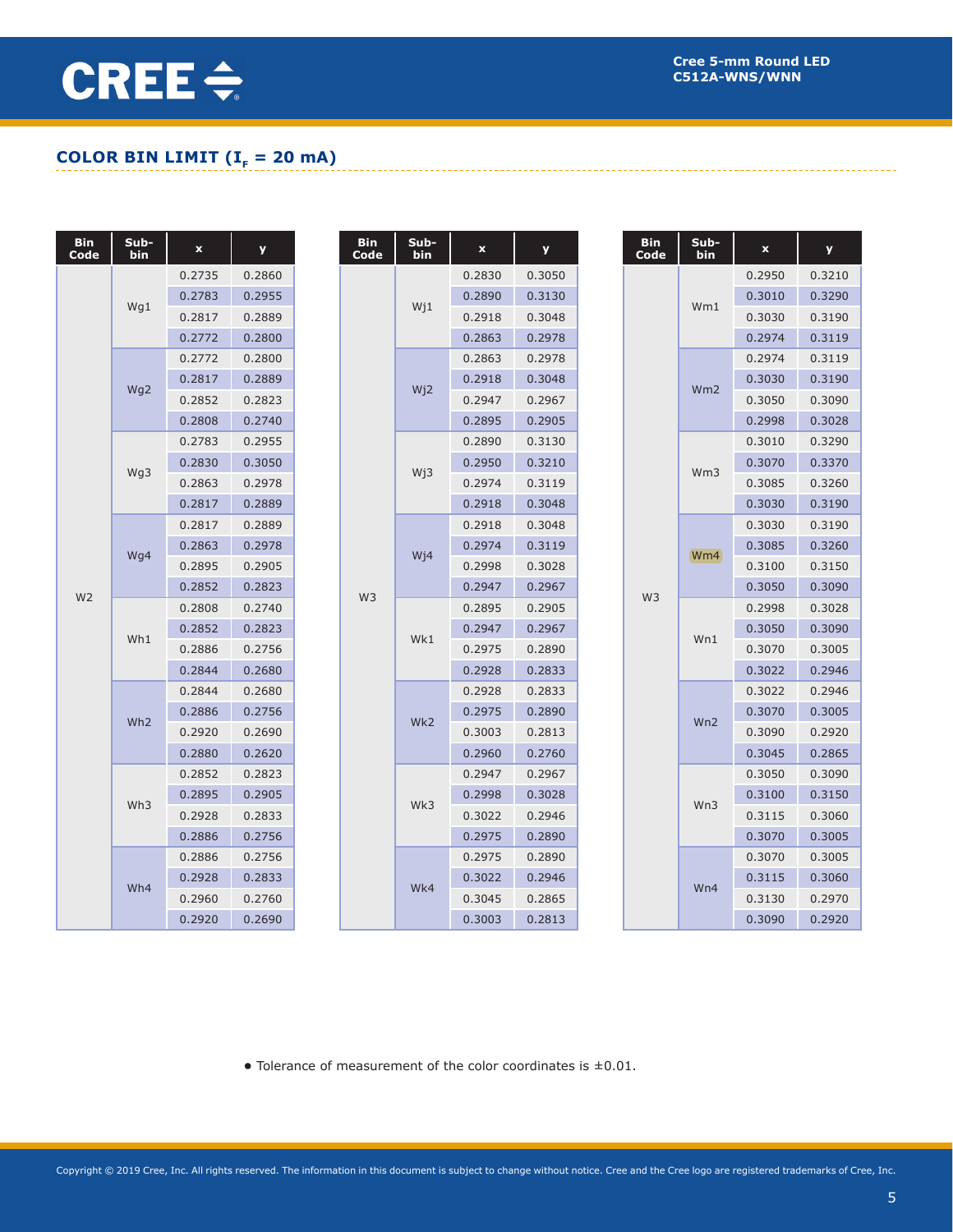### **COLOR BIN LIMIT (** $I<sub>F</sub> = 20$  **mA)**

| <b>Bin</b><br>Code | Sub-<br>bin     | $\boldsymbol{\mathsf{x}}$ | y      |  | Bin<br>Code | Sub-<br>bin     | $\boldsymbol{\mathsf{x}}$ | У      |  | <b>Bin</b><br>Code | Sub-<br>bin | ×      | y      |
|--------------------|-----------------|---------------------------|--------|--|-------------|-----------------|---------------------------|--------|--|--------------------|-------------|--------|--------|
|                    |                 | 0.3070                    | 0.3370 |  |             |                 | 0.3190                    | 0.3490 |  |                    |             | 0.3300 | 0.3600 |
|                    | Wp1             | 0.3130                    | 0.3430 |  |             | Wr1             | 0.3245                    | 0.3545 |  |                    | Wt1         | 0.3378 | 0.3663 |
|                    |                 | 0.3140                    | 0.3320 |  |             |                 | 0.3248                    | 0.3438 |  |                    |             | 0.3375 | 0.3563 |
|                    |                 | 0.3085                    | 0.3260 |  |             |                 | 0.3195                    | 0.3380 |  |                    |             | 0.3300 | 0.3495 |
|                    |                 | 0.3085                    | 0.3260 |  |             |                 | 0.3195                    | 0.3380 |  |                    |             | 0.3300 | 0.3495 |
|                    | Wp <sub>2</sub> | 0.3140                    | 0.3320 |  |             | Wr <sub>2</sub> | 0.3248                    | 0.3438 |  |                    | Wt2         | 0.3375 | 0.3563 |
|                    |                 | 0.3150                    | 0.3210 |  |             |                 | 0.3250                    | 0.3330 |  |                    |             | 0.3372 | 0.3463 |
|                    |                 | 0.3100                    | 0.3150 |  |             |                 | 0.3200                    | 0.3270 |  |                    |             | 0.3300 | 0.3390 |
|                    |                 | 0.3130                    | 0.3430 |  |             |                 | 0.3245                    | 0.3545 |  |                    |             | 0.3378 | 0.3663 |
|                    | Wp3             | 0.3190                    | 0.3490 |  |             | Wr3             | 0.3300                    | 0.3600 |  |                    | Wt3         | 0.3455 | 0.3725 |
|                    |                 | 0.3195                    | 0.3380 |  |             |                 | 0.3300                    | 0.3495 |  |                    |             | 0.3449 | 0.3630 |
|                    |                 | 0.3140                    | 0.3320 |  |             |                 | 0.3248                    | 0.3438 |  |                    |             | 0.3375 | 0.3563 |
|                    |                 | 0.3140                    | 0.3320 |  |             |                 | 0.3248                    | 0.3438 |  |                    |             | 0.3375 | 0.3563 |
|                    | Wp4             | 0.3195                    | 0.3380 |  | Wr4         |                 | 0.3300                    | 0.3495 |  |                    | Wt4         | 0.3449 | 0.3630 |
|                    |                 | 0.3200                    | 0.3270 |  |             | 0.3300          | 0.3390                    |        |  |                    | 0.3443      | 0.3535 |        |
| W4                 |                 | 0.3150                    | 0.3210 |  | W4          |                 | 0.3250                    | 0.3330 |  | W <sub>5</sub>     |             | 0.3372 | 0.3463 |
|                    |                 | 0.3100                    | 0.3150 |  |             |                 | 0.3200                    | 0.3270 |  |                    |             | 0.3300 | 0.3390 |
|                    | Wq1             | 0.3150                    | 0.3210 |  |             | Ws1             | 0.3250                    | 0.3330 |  |                    | Wu1         | 0.3372 | 0.3463 |
|                    |                 | 0.3163                    | 0.3118 |  |             |                 | 0.3255                    | 0.3230 |  |                    |             | 0.3368 | 0.3363 |
|                    |                 | 0.3115                    | 0.3060 |  |             |                 | 0.3208                    | 0.3173 |  |                    |             | 0.3300 | 0.3285 |
|                    |                 | 0.3115                    | 0.3060 |  |             |                 | 0.3208                    | 0.3173 |  |                    |             | 0.3300 | 0.3285 |
|                    | Wq2             | 0.3163                    | 0.3118 |  |             | Ws2             | 0.3255                    | 0.3230 |  |                    | Wu2         | 0.3368 | 0.3363 |
|                    |                 | 0.3175                    | 0.3025 |  |             |                 | 0.3260                    | 0.3130 |  |                    |             | 0.3365 | 0.3263 |
|                    |                 | 0.3130                    | 0.2970 |  |             |                 | 0.3215                    | 0.3075 |  |                    |             | 0.3300 | 0.3180 |
|                    |                 | 0.3150                    | 0.3210 |  |             |                 | 0.3250                    | 0.3330 |  |                    |             | 0.3372 | 0.3463 |
|                    | Wq3             | 0.3200                    | 0.3270 |  |             | Ws3             | 0.3300                    | 0.3390 |  |                    | Wu3         | 0.3443 | 0.3535 |
|                    |                 | 0.3208                    | 0.3173 |  |             |                 | 0.3300                    | 0.3285 |  |                    |             | 0.3437 | 0.3440 |
|                    |                 | 0.3163                    | 0.3118 |  |             |                 | 0.3255                    | 0.3230 |  |                    |             | 0.3368 | 0.3363 |
|                    |                 | 0.3163                    | 0.3118 |  |             |                 | 0.3255                    | 0.3230 |  |                    |             | 0.3368 | 0.3363 |
|                    | Wq4             | 0.3208                    | 0.3173 |  |             | Ws4             | 0.3300                    | 0.3285 |  |                    | Wu4         | 0.3437 | 0.3440 |
|                    |                 | 0.3215                    | 0.3075 |  |             |                 | 0.3300                    | 0.3180 |  |                    |             | 0.3430 | 0.3345 |
|                    |                 | 0.3175                    | 0.3025 |  |             |                 | 0.3260                    | 0.3130 |  |                    |             | 0.3365 | 0.3263 |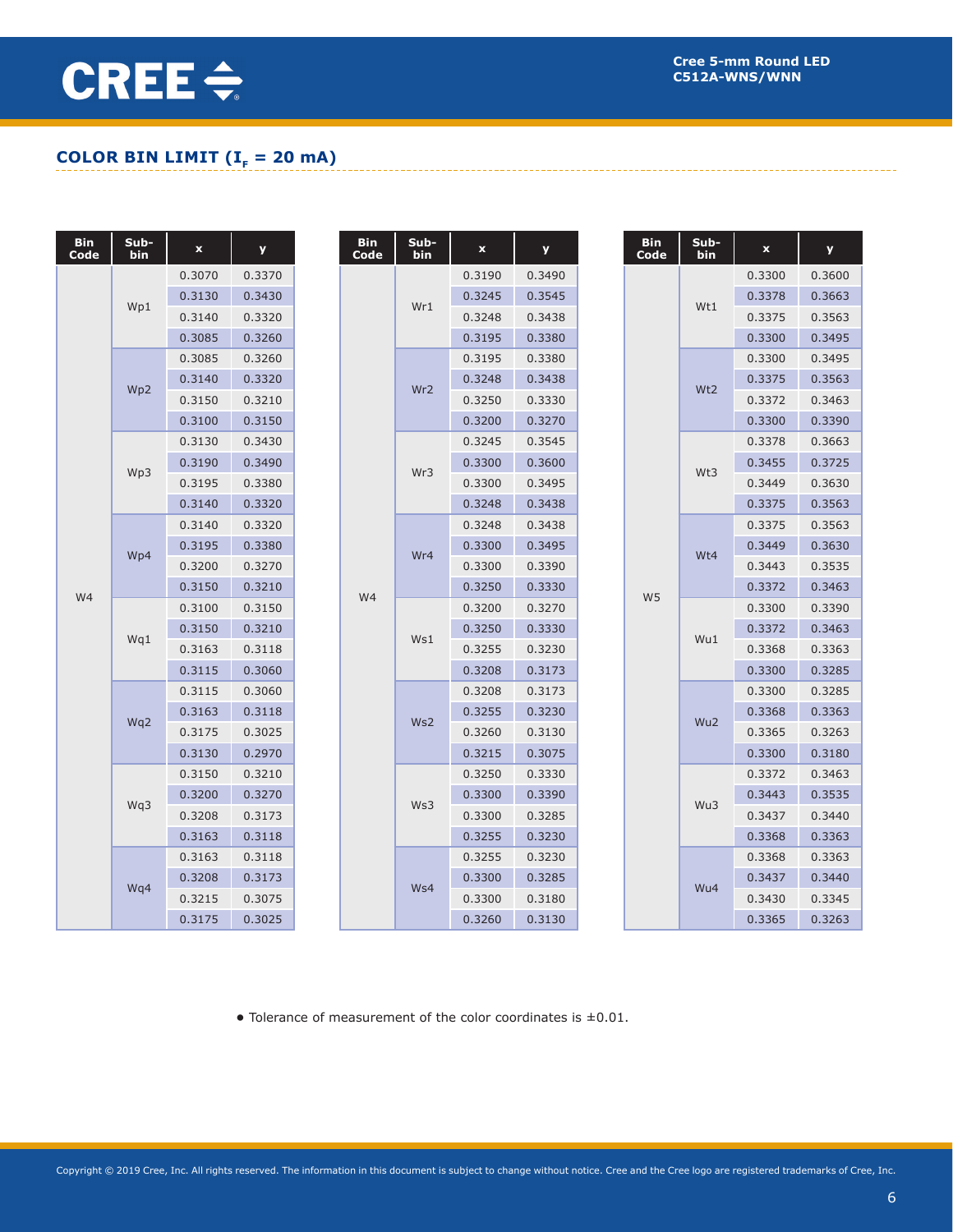#### **COLOR BIN LIMIT (** $I<sub>F</sub> = 20$  **mA)**

| <b>Bin</b><br>Code | Sub-<br>bin     | x      | У      |
|--------------------|-----------------|--------|--------|
|                    |                 | 0.3455 | 0.3725 |
|                    | Wv1             | 0.3533 | 0.3788 |
|                    |                 | 0.3523 | 0.3698 |
|                    |                 | 0.3449 | 0.3630 |
|                    |                 | 0.3449 | 0.3630 |
|                    | Wv2             | 0.3523 | 0.3698 |
|                    |                 | 0.3514 | 0.3608 |
|                    |                 | 0.3443 | 0.3535 |
|                    |                 | 0.3533 | 0.3788 |
|                    | Wv3             | 0.3610 | 0.3850 |
|                    |                 | 0.3598 | 0.3765 |
|                    |                 | 0.3523 | 0.3698 |
|                    |                 | 0.3523 | 0.3698 |
|                    | Wy4             | 0.3598 | 0.3765 |
|                    |                 | 0.3585 | 0.3680 |
| W <sub>5</sub>     |                 | 0.3514 | 0.3608 |
|                    |                 | 0.3443 | 0.3535 |
|                    | Ww1             | 0.3514 | 0.3608 |
|                    |                 | 0.3505 | 0.3518 |
|                    |                 | 0.3437 | 0.3440 |
|                    |                 | 0.3437 | 0.3440 |
|                    | Ww <sub>2</sub> | 0.3505 | 0.3518 |
|                    |                 | 0.3495 | 0.3428 |
|                    |                 | 0.3430 | 0.3345 |
|                    |                 | 0.3514 | 0.3608 |
|                    | Ww3             | 0.3585 | 0.3680 |
|                    |                 | 0.3573 | 0.3595 |
|                    |                 | 0.3505 | 0.3518 |
|                    |                 | 0.3505 | 0.3518 |
|                    | Ww4             | 0.3573 | 0.3595 |
|                    |                 | 0.3560 | 0.3510 |
|                    |                 | 0.3495 | 0.3428 |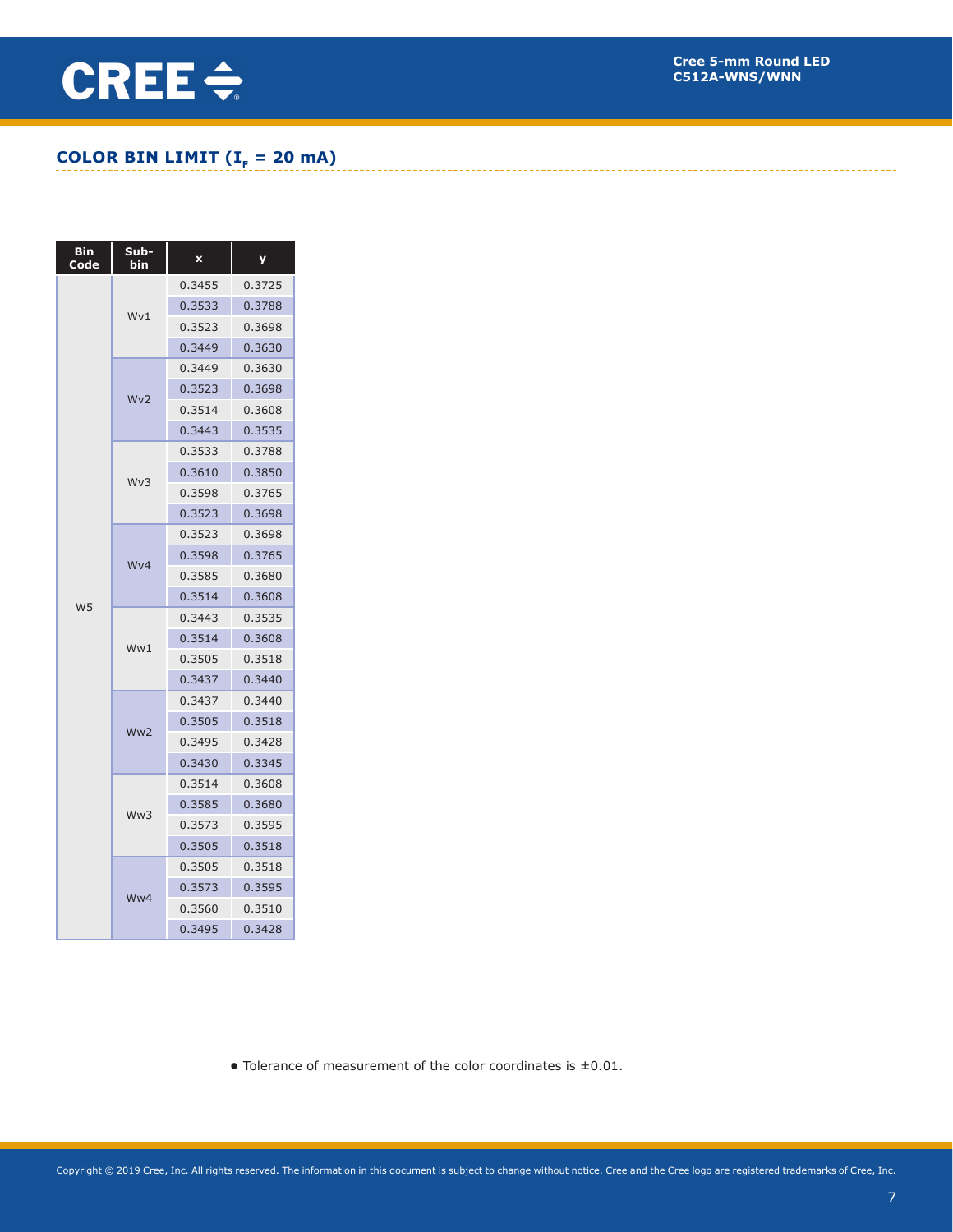

#### **CIE CHROMATICITY DIAGRAM**

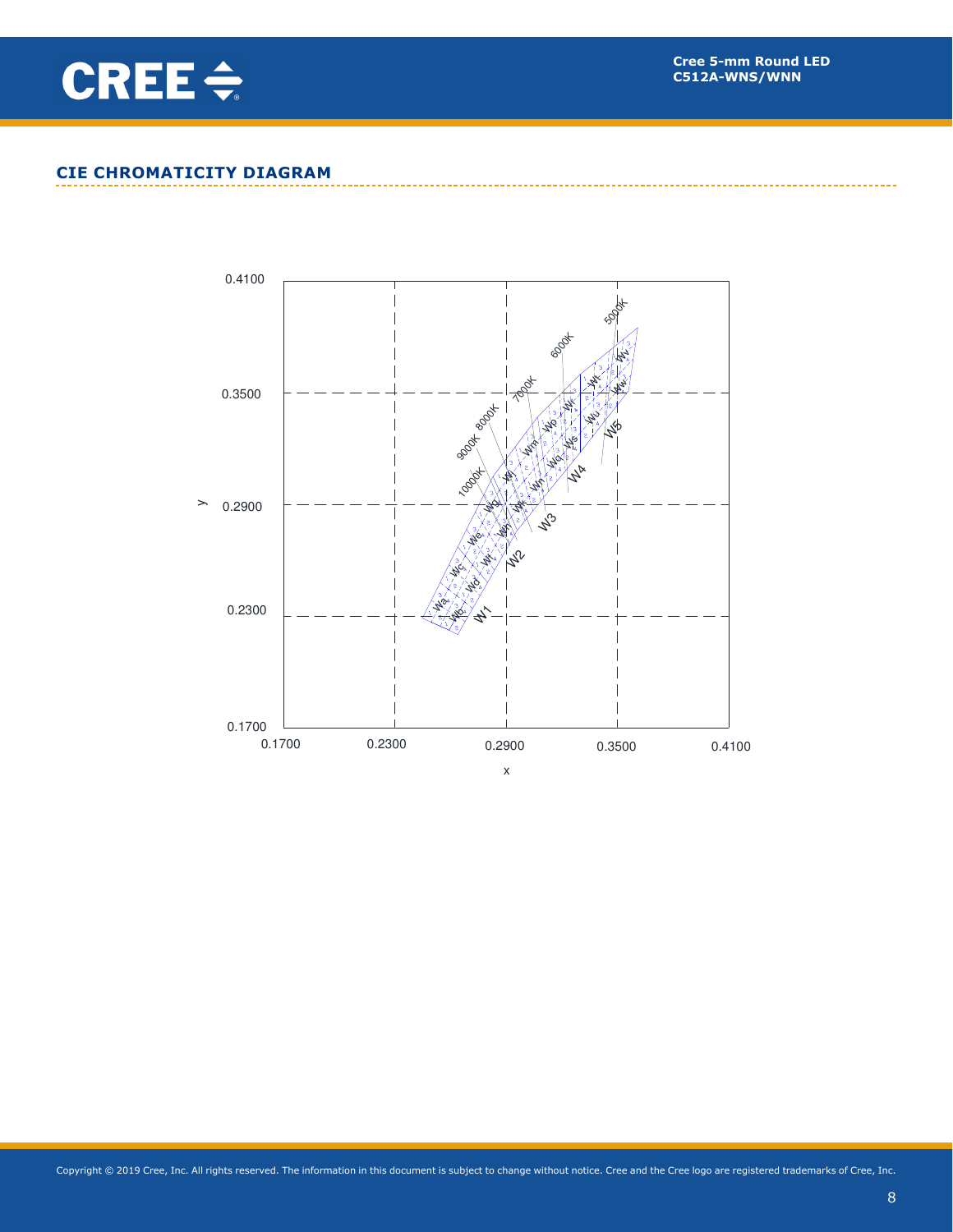#### **ORDER CODE TABLE\***

|              |                    | <b>Viewing</b> |       | Luminous Intensity (mcd) |                       |             |                 |
|--------------|--------------------|----------------|-------|--------------------------|-----------------------|-------------|-----------------|
| <b>Color</b> | <b>Kit Number</b>  | Angle          | Min.  | Max.                     | <b>Color Bin Code</b> | Package     | <b>Standoff</b> |
| Cool White   | C512A-WNS-CZ0C0151 | 25             | 8200  | 32900                    | W1, W2, W3, W4, W5    | <b>Bulk</b> | Yes             |
| Cool White   | C512A-WNS-CZ0B0151 | 25             | 8200  | 23500                    | W1, W2, W3, W4, W5    | <b>Bulk</b> | <b>Yes</b>      |
| Cool White   | C512A-WNS-CA0C0151 | 25             | 12000 | 32900                    | W1, W2, W3, W4, W5    | <b>Bulk</b> | Yes             |
| Cool White   | C512A-WNS-CZ0C0152 | 25             | 8200  | 32900                    | W1, W2, W3, W4, W5    | Ammo        | <b>Yes</b>      |
| Cool White   | C512A-WNS-CZ0B0152 | 25             | 8200  | 23500                    | W1, W2, W3, W4, W5    | Ammo        | Yes             |
| Cool White   | C512A-WNS-CA0C0152 | 25             | 12000 | 32900                    | W1, W2, W3, W4, W5    | Ammo        | <b>Yes</b>      |
| Cool White   | C512A-WNN-CZ0C0151 | 25             | 8200  | 32900                    | W1, W2, W3, W4, W5    | <b>Bulk</b> | <b>No</b>       |
| Cool White   | C512A-WNN-CZ0B0151 | 25             | 8200  | 23500                    | W1, W2, W3, W4, W5    | <b>Bulk</b> | <b>No</b>       |
| Cool White   | C512A-WNN-CA0C0151 | 25             | 12000 | 32900                    | W1, W2, W3, W4, W5    | <b>Bulk</b> | <b>No</b>       |
| Cool White   | C512A-WNN-CZ0C0152 | 25             | 8200  | 32900                    | W1, W2, W3, W4, W5    | Ammo        | <b>No</b>       |
| Cool White   | C512A-WNN-CZ0B0152 | 25             | 8200  | 23500                    | W1, W2, W3, W4, W5    | Ammo        | <b>No</b>       |
| Cool White   | C512A-WNN-CA0C0152 | 25             | 12000 | 32900                    | W1, W2, W3, W4, W5    | Ammo        | <b>No</b>       |

Notes:

- 1. The above kit numbers represent order codes that include multiple intensity-bin and color-bin codes. Only one intensity-bin code and one color-bin code will be shipped on each bulk. Single intensity-bin code and single color-bin codes will not be orderable.
- 2. Please refer to the "Cree LED Lamp Reliability Test Standards" document #1 for reliability test conditions.
- 3. Please refer to the "Cree LED Lamp Soldering & Handling" document #2 for information about how to use this LED product safely.

#1: Refer to http://www.cree.com/led-components/media/documents/LED\_Lamp\_Reliability\_Test\_Standard.pdf

#2: Refer to http://www.cree.com/led-components/media/documents/sh-HB.pdf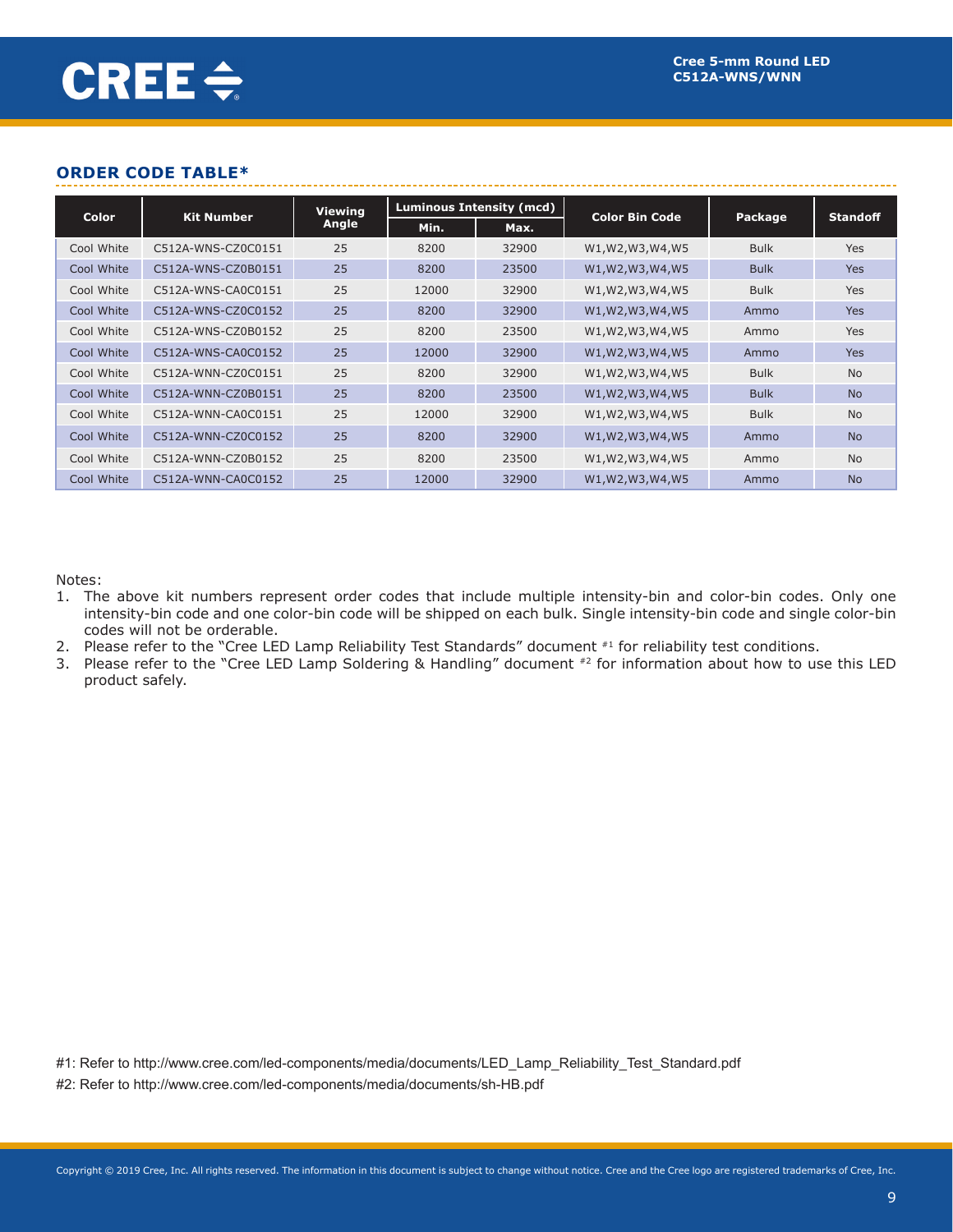![](_page_9_Picture_0.jpeg)

#### **GRAPHS**

![](_page_9_Figure_3.jpeg)

![](_page_9_Figure_4.jpeg)

The above data are collected from statistical figures that do not necessarily correspond to the actual parameters of each single LED. Hence, these data will be changed without further notice.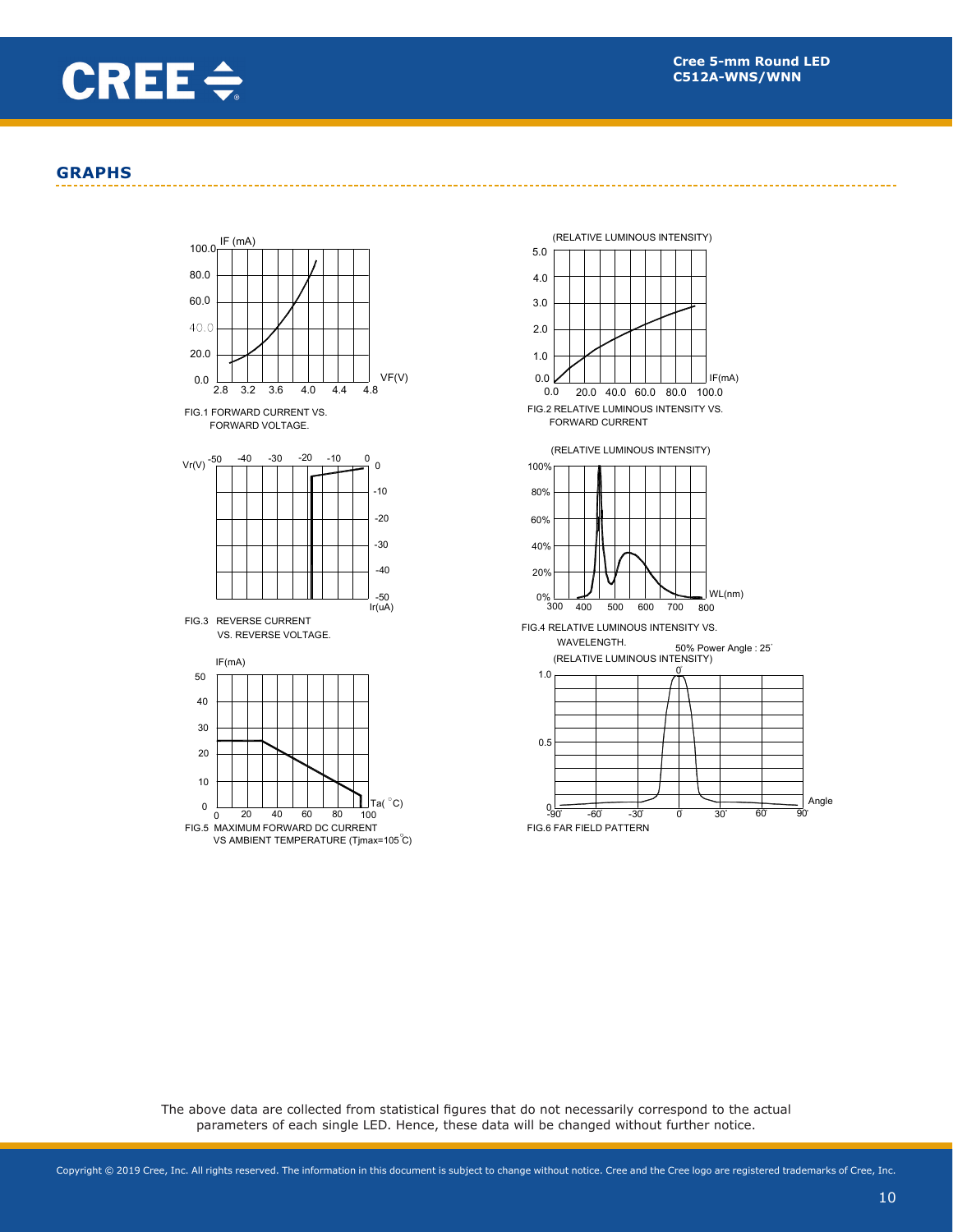# CREE $\div$

#### **MECHANICAL DIMENSIONS**

All dimensions are in mm. Tolerance is  $\pm 0.25$  mm unless otherwise noted.

An epoxy meniscus may extend about 1.5 mm down the leads.

Burr around bottom of epoxy may be 0.5 mm max.

C512A-WNS: C512A-WNN:

![](_page_10_Figure_7.jpeg)

![](_page_10_Figure_8.jpeg)

#### **NOTES**

#### RoHS Compliance

The levels of environmentally sensitive, persistent biologically toxic (PBT), persistent organic pollutants (POP), or otherwise restricted materials in this product are below the maximum concentration values (also referred to as the threshold limits) permitted for such substances, or are used in an exempted application, in accordance with EU Directive 2002/95/ EC on the restriction of the use of certain hazardous substances in electrical and electronic equipment (RoHS), as amended through April 21, 2006.

#### Vision Advisory Claim

Users should be cautioned not to stare at the light of this LED product. The bright light can damage the eye.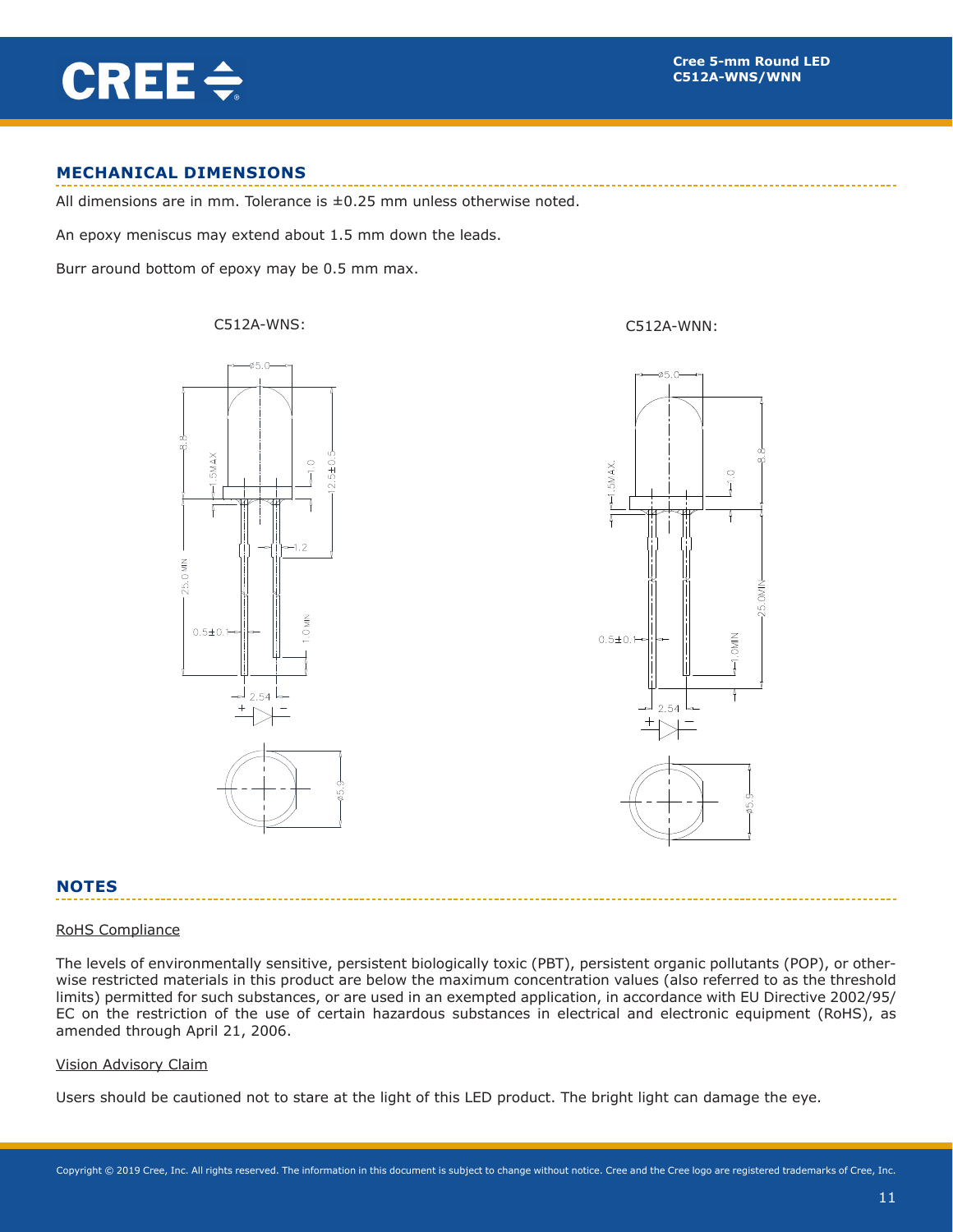![](_page_11_Picture_0.jpeg)

#### **KIT NUMBER SYSTEM**

All dimensions in mm.Cree LED lamps are tested and sorted into performance bins. A bin is specified by ranges of color, forward voltage, and brightness. Sorted LEDs are packaged for shipping in various convenient options. Please refer to the "Cree LED Lamp Packaging Standard" document for more information about shipping and packaging options.

Cree LEDs are sold by order codes in combinations of bins called kits. Order codes are configured in the following manner:

![](_page_11_Figure_5.jpeg)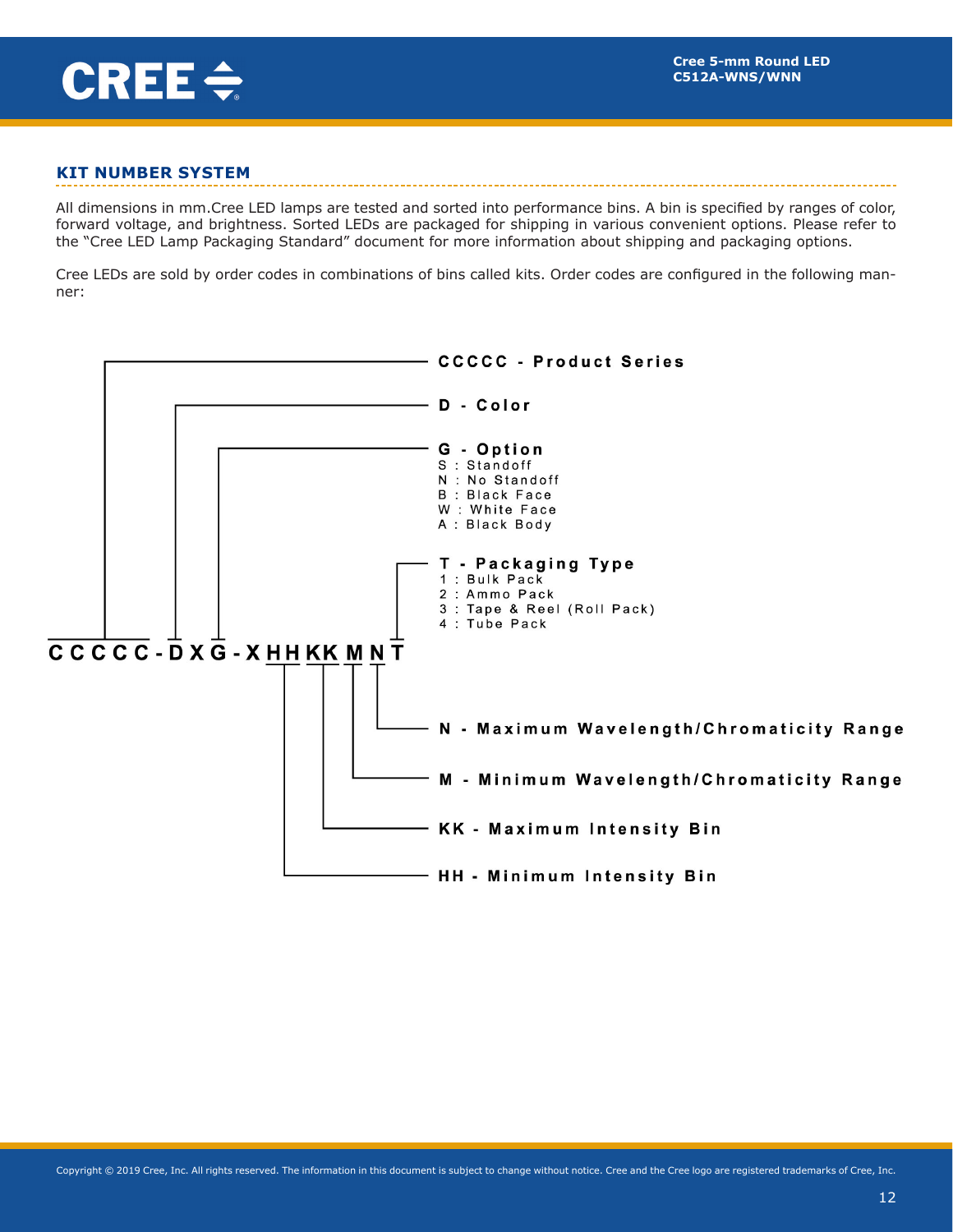#### **REFLOW SOLDERING**

The LED soldering specification is shown below(suitable for both leaded solder & lead-free solder):

| <b>Manual Soldering</b> |                                                  | Solder Dipping          |                                                  |  |  |  |  |
|-------------------------|--------------------------------------------------|-------------------------|--------------------------------------------------|--|--|--|--|
| Soldering iron          | 35 W max                                         | Preheat                 | $110$ °C max                                     |  |  |  |  |
|                         |                                                  | Preheat time            | 60 seconds max                                   |  |  |  |  |
| Temperature             | 300 °C max                                       | Solder-bath temperature | 260 °C Max                                       |  |  |  |  |
| Soldering time          | 3 seconds max                                    | Dipping time            | 5 seconds max                                    |  |  |  |  |
| Position                | Not less than 3 mm from the base of the package. | Position                | Not less than 3 mm from the base of the package. |  |  |  |  |

• Manual soldering onto the PCB is not recommended because soldering time is uncontrollable.

• The recommended wave soldering is as below:

![](_page_12_Figure_7.jpeg)

- Do not apply any stress to the LED package, particularly when heated.
- Only bottom preheat is suggested & should not preheat on top in order to reduce thermal stress experienced by the LEDs.
- The LEDs must not be re used once they have been extracted from PCB.
- After soldering the LEDs, the package should be protected from mechanical shock or vibration until the LEDs have reached 40 ºC or below.
- Precautions must be taken as mechanical stress on the LEDs may be caused by PCB warpage or from the clinching and cutting of the LED leads.
- When it is necessary to clam the LEDs during soldering, it is important to ensure no mechanical stress is exerted on the LEDs.
- Cut the LED lead at normal room temperature. Lead cutting at high temperature may cause failure of the LEDs.

Refer to "http://www.cree.com/led-components/media/documents/sh-HB.pdf" for soldering & handling details.